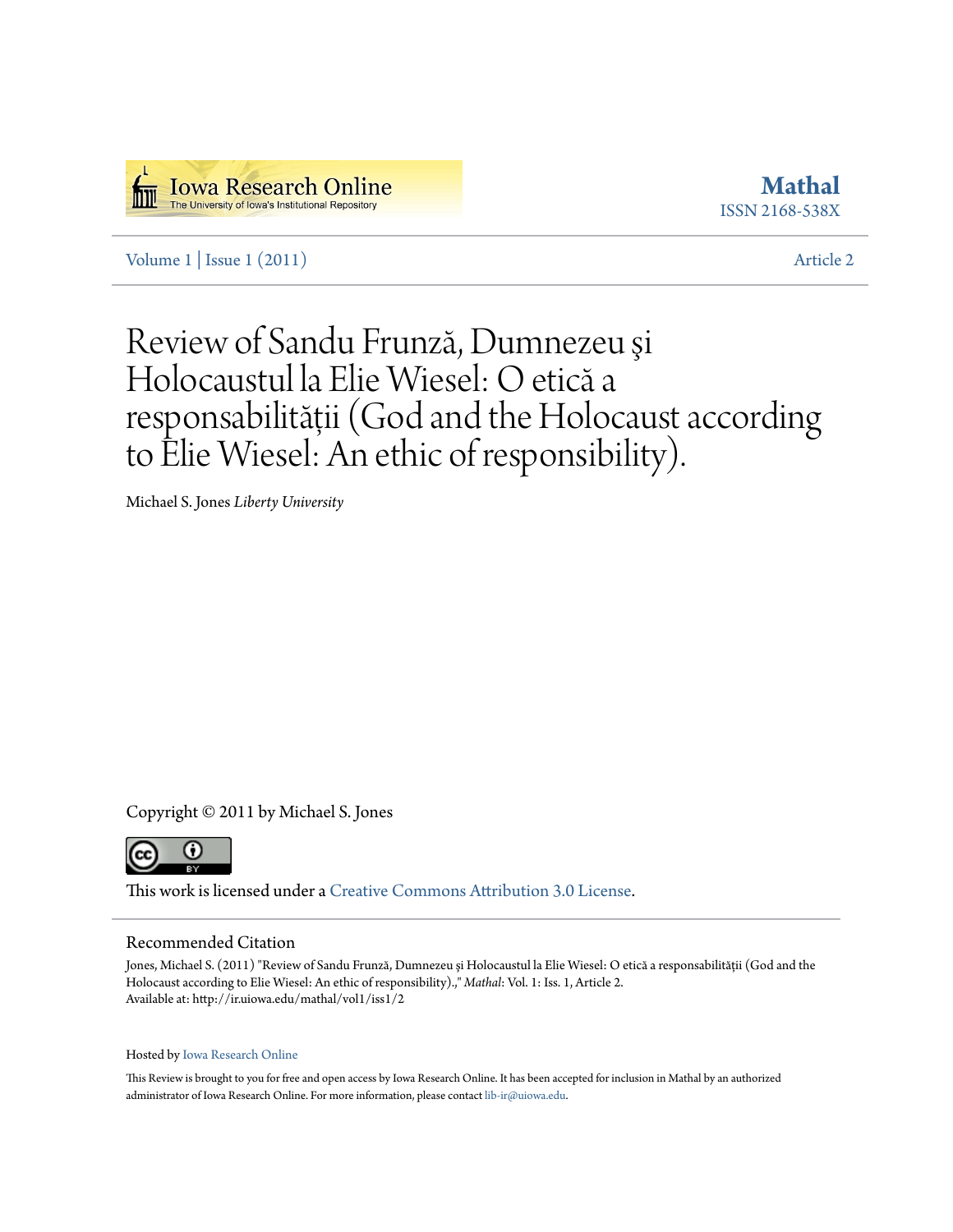## Review of Sandu Frunză, Dumnezeu şi Holocaustul la Elie Wiesel: O etică a responsabilităţii (God and the Holocaust according to Elie Wiesel: An ethic of responsibility).

### **Abstract**

In *God and the Holocaust according to Elie Wiesel: An ethic of responsibility* Sandu Frunza, professor of philosophy at Babeş-Bolyai University, explores the philosophy of Elie Wiesel, a Jewish scholar and holocaust survivor. Despite his prison camp experiences, Wiesel retains his faith in God. His experiences lead him to advocate an ethic of memory and alterity. Frunza relates Wiesel's experiences, his approach to the problem of evil, and his ethic in conversation with contemporary philosophers and Jewish scholarship.

### **Keywords**

Elie Wiesel, God, Jew, holocaust, theodicy, ethic, alterity, Romania

### **Creative Commons License**

 $\circ$   $\circ$ 

This work is licensed under a [Creative Commons Attribution 3.0 License.](http://creativecommons.org/licenses/by/3.0/)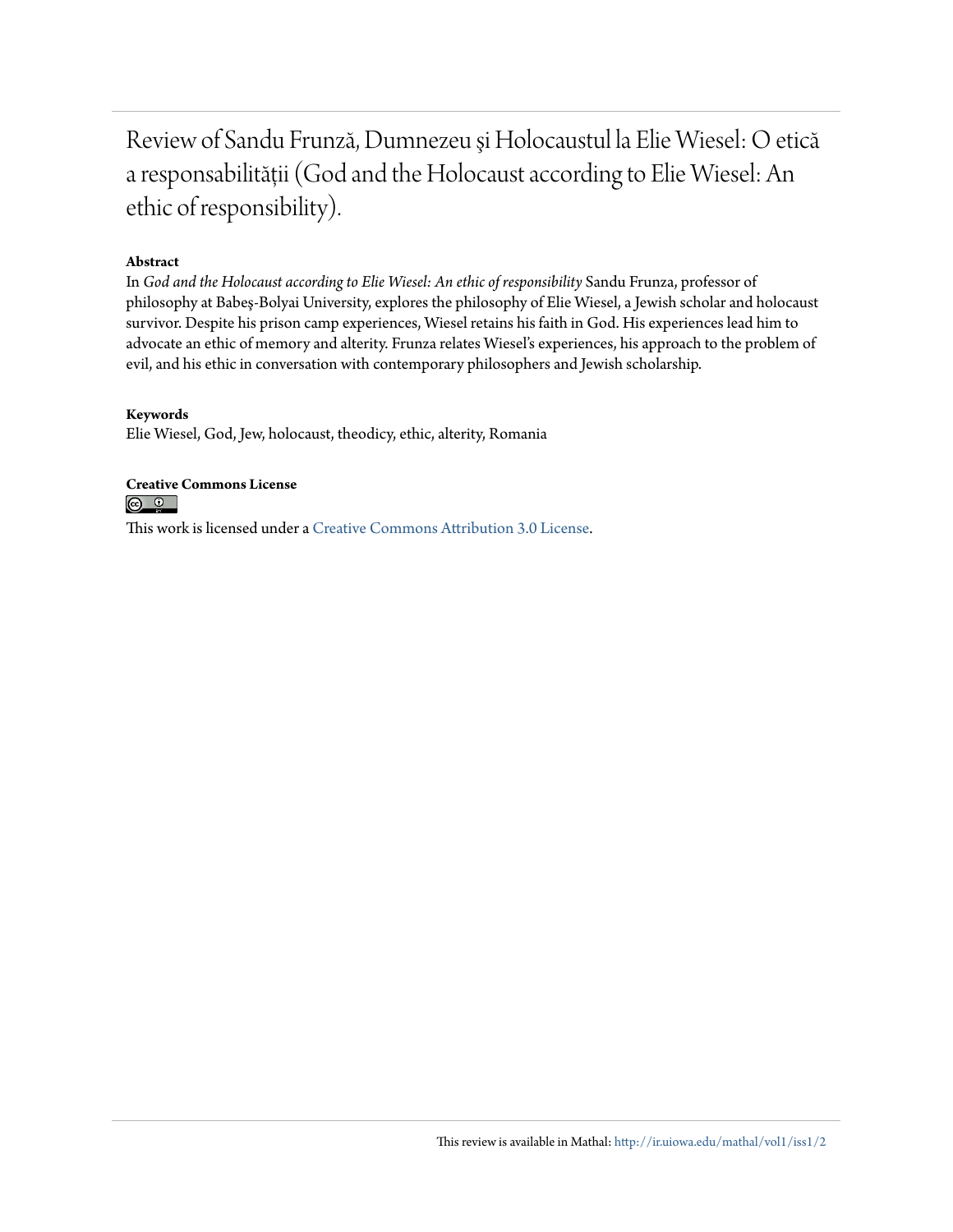This is a book about how to remain standing when your feet are swept out from under you. It is about the persistence of faith when the historical context is vastly altered, theological formulations become inadequate, expected results don't materialize, and the force of will is depleted. It is a book about a Romanian Jew whose faith was radically altered, but not destroyed, by the Holocaust.

Elie Wiesel was born in 1928 in the town of Sighet in northwestern Romania. Sighet had a very large community of Hasidic Jews, and Wiesel's family was an active part of this community. He was raised to reverence and trust in God, and studied both classical and contemporary Jewish thought at the synagogue and Yeshiva. At the age of 15 he, along with the entire Jewish community, was deported to German concentration camps. Wiesel spent time in Auschwitz and Buchenwald, and although most of his family died, he and his two older sisters survived. But *God and the Holocaust* is not a biography. It is, rather, a philosophical exploration of Wiesel's experiences and the impact that they had on his faith, on his understanding of certain theological issues, and how these experiences led Wiesel to a particular philosophy of life oriented around an ethic of alterity.

A famous scene from Wiesel's *Night* relates the type of experience that Wiesel and other inmates had in the Nazi death camps:

The three victims mounted together onto the chairs. The three necks were placed at the same moment within the nooses. "Long live liberty!" cried the two adults. But the child was silent. "Where is God? Where is He?" someone behind me asked. At a sign from the head of the camp, the three chairs tipped over. Total silence throughout the camp. On the horizon, the sun was setting. "Bare your heads!" yelled the head of the camp. His voice was raucous. We were weeping. "Cover your heads!" Then the march past began. The two adults were no longer alive. Their tongues hung swollen, blue-tinged. But the third rope was still moving; being so light, the child was still alive.... For more than half an hour he stayed there, struggling between life and death, dying in slow agony under our eyes. And we had to look him full in the face. He was still alive when I passed in front of him. His tongue was still red, his eyes were not yet glazed. Behind me, I heard the same man asking: "Where is God now?" and I heard a voice within me answer him: "Where is he? Here He is-He is hanging here on this gallows...." That night the soup tasted of corpses. (*Night* 70-71)

Clearly such experiences will try the faith of even the most committed believer. They drive home the vexing questions of the problem of evil in a vivid and personal way.

Sandu Frunza, author of the current volume, discusses three possible responses (three theodicies) analyzed by Michael Berenbaum as being rejected by Wiesel on the basis of their inadequacy to explain why God would allow such experiences in the life of one of his children. There is what could be called the "hamartiological" theodicy: the holocaust and its evils are a result of the sins of

1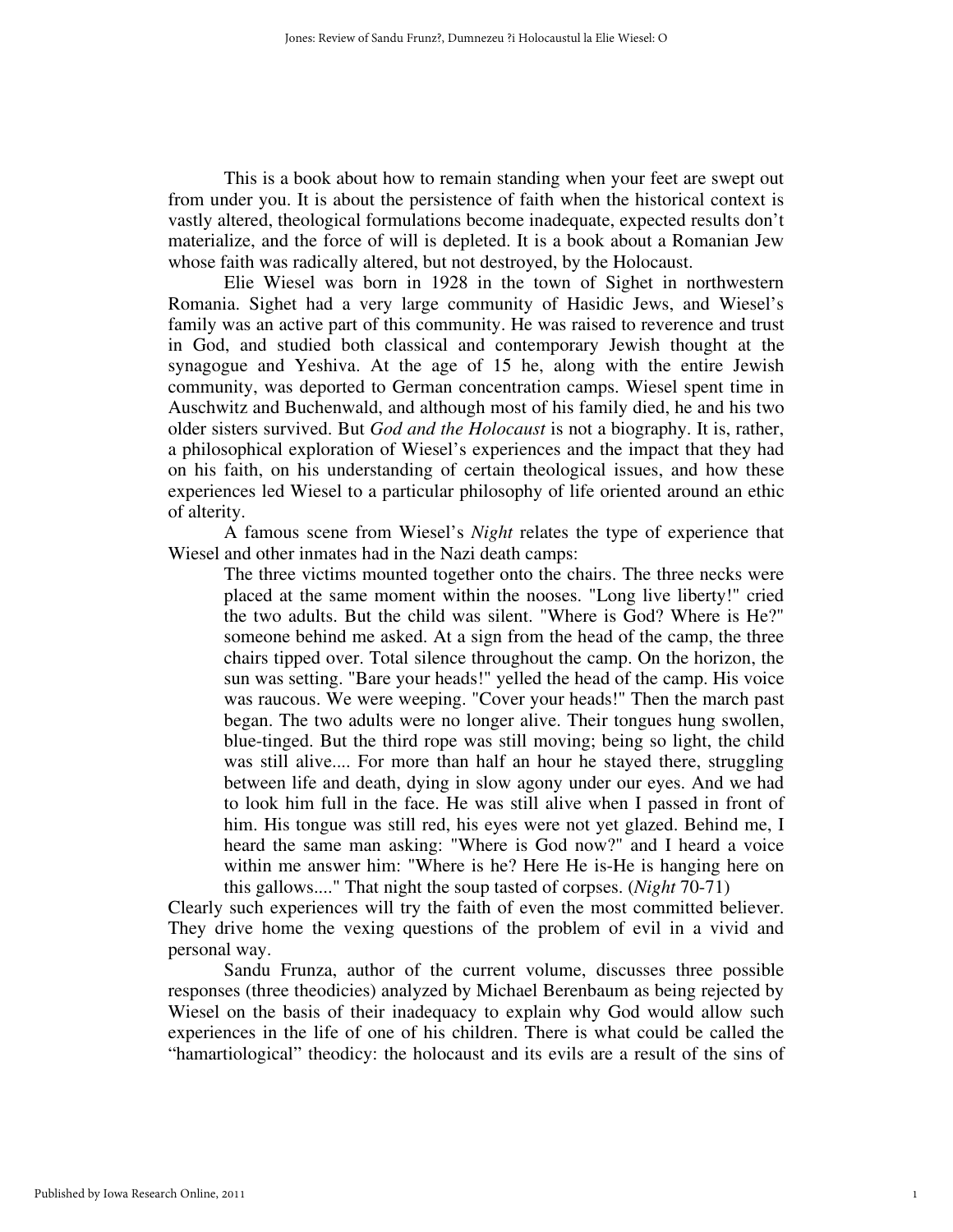Israel. Wiesel doesn't reject Jewish sin as a cause of some of the evils that Jews have experienced in their history, but he argues that no sins committed by Jews are sufficiently terrible to cause the tortuous deaths of over a million Jewish children as happened in the holocaust. An "eschatological" theodicy would argue that the evils suffered by Israel during the holocaust will be set right when the Messiah comes. Wiesel rejects this approach because the Messiah failed to appear in any recognizable form when the millions of Jews who were massacred needed him most. As Frunza puts it, "Wiesel cannot accept a form of messianism in which the Messiah didn't come precisely at that time when there was the greatest need of him" (116). Finally, an "Ireneaen" theodicy would posit the holocaust as God's way of testing Israel's faith in order to make it stronger. According to this view, the holocaust was caused by God in order to bring about a much greater good, a stronger and purer faith. Frunza does not explain Wiesel's reason for rejecting this explanation, but mentions Berenbaum's contention that Wiesel rejected all three of these approaches as being merely theoretical and not speaking to a person's existential reality.

 The problem of evil, made most vivid through the Holocaust, has perhaps been the most vexing question ever to face Jewish philosophy. Frunza places Wiesel's thought into play with biblical stories, Jewish scholars, and leading philosophers. He shows how Wiesel, having personally experienced these atrocities, having experience what it is like to be unable to resist and unable to help those around him, developed as his response an ethic of responsibility and a theodicy of memory.

It is not God alone who forgot the victims of Nazi Germany. They were forgotten – whether intentionally or unintentionally perhaps doesn't matter – by the world, by their captors (who forgot that they were humans just like themselves), and by each other (as Eliezer turned from his dying father in *Night*). Wiesel recognizes that the biggest obstacle to overcoming evils such as the holocaust is the apathy of those who do not actively oppose them. Hence his focus on alterity. The challenge is how to universalize this ethic: how to show that it applies not only to Jews, and not only to those who are already obligated to altruism by their own religion or philosophy. Wiesel's proposed ethic embraces all humans, regardless of ethnicity, religion, or any other variable, because all are imperiled by the vagaries and vicissitudes of history and circumstance. None can be sure that she will not be the next persecuted.

Wiesel finds the indifference to evil even more appalling than evil itself, but he has a strategy to move people from their indifference and to motivate them to act on behalf of others. His emphasis on alterity is a result of his experiences in the concentration camps. He recognizes that others will overcome their indifference and be aroused to compassion if they share the same sort of experiences. This explains Wiesel's approach to writing philosophy: unlike most philosophers, Wiesel writes fiction rather than non-fiction. He does this because reading his stories enables others to share his holocaust experiences, and through